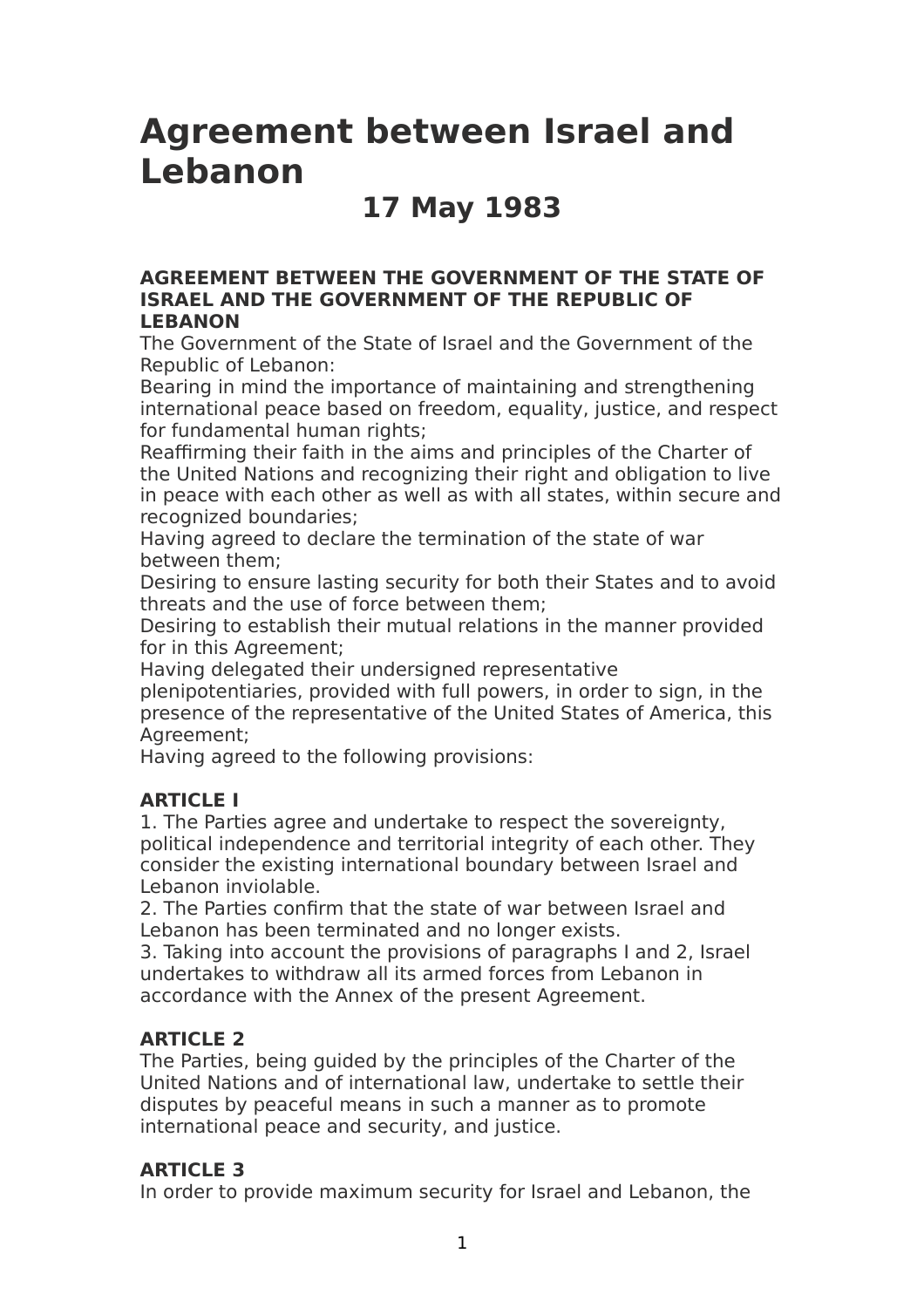Parties agree to establish and implement security arrangements, including the creation of a Security Region, as provided for in the Annex of the present Agreement.

### **ARTICLE 4**

1. The territory of each Party will not be used as a base for hostile or terrorist activity against the other Party, its territory, or its people. 2. Each Party will prevent the existence or organization of irregular forces, armed bands, organizations, bases, offices or infrastructure, the aims and purposes of which include incursions or any act of terrorism into the territory of the other Party, or any other activity aimed at threatening or endangering the security of the other Party and safety of its people. To this end all agreements and arrangements enabling the presence and functioning on the territory of either Party of elements hostile to the other Party are null and void.

3. Without prejudice to the inherent right of self-defense in accordance with international law, each Party will refrain: a. from organizing, instigating, assisting, or participating in threats or acts of belligerency, subversion, or incitement or any aggression directed against the other Party, its population or property, both within its territory and originating therefrom, or in the territory of the other Party.

b. from using the territory of the other Party for conducting a military attack against the territory of a third state. c. from intervening in the internal or external affairs of the other Party. 4. Each Party undertakes to ensure that preventive action and due proceedings will be taken against persons or organizations perpetrating acts in violation of this Article.

### **ARTICLE 5**

Consistent with the termination of the state of war and within the framework of their constitutional provisions, the Parties will abstain from any form of hostile propaganda against each other.

### **ARTICLE 6**

Each Party will prevent entry into, deployment in, or passage through its territory, its air space and, subject to the right of innocent passage in accordance with international law, its territorial sea, by military forces, armament, or military equipment of any state hostile to the other Party.

### **ARTICLE 7**

Except as provided in the present Agreement, nothing will preclude the deployment on Lebanese territory of international forces requested and accepted by the Government of Lebanon to assist in maintaining its authority. New contributors to such forces shall be selected from among states having diplomatic relations with both Parties to the present Agreement.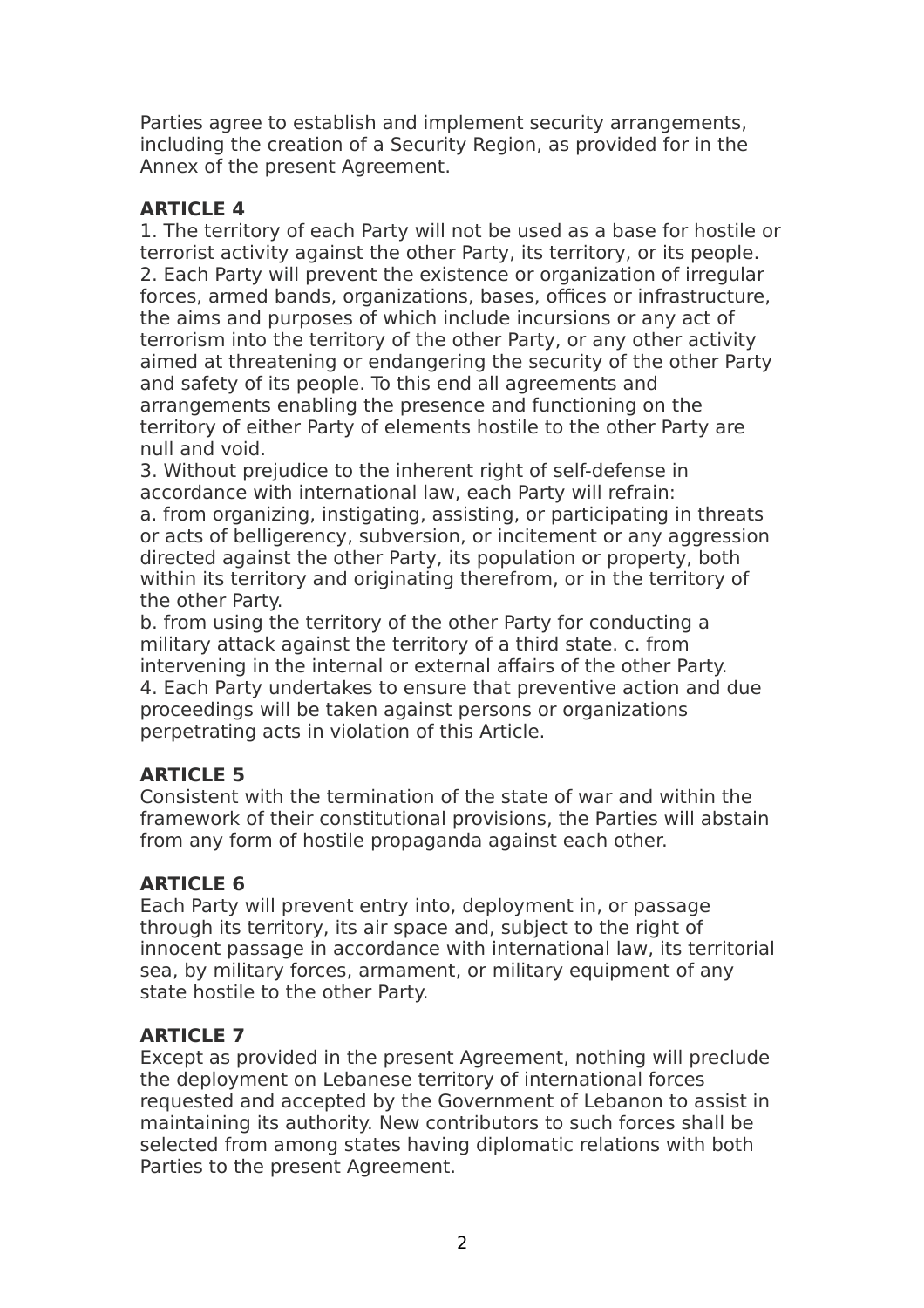### **ARTICLE 8**

1. a. Upon entry into force of the present Agreement, a Joint Liaison Committee will be established by the parties, in which the USA will be a participant, and will commence its functions. This Committee will be entrusted with the supervision of the implementation of all areas covered by the present Agreement. In matters involving security arrangements, it will deal with unresolved problems referred to it by the Security Arrangements Committee established in subparagraph c below. Decisions of this Committee will be taken unanimously.

b. The Joint Liaison Committee will address itself on a continuing basis to the development of mutual relations between Israel and Lebanon, inter alia the regulation of the movement of goods, products and persons, communications, etc.

c. Within the framework of the Joint Liaison Committee, there will be a Security Arrangements Committee whose composition and functions are defined in the Annex of the present Agreement. d. Subcommittees of the Joint Liaison Committee may be established as the need arises.

e. The Joint Liaison Committee will meet in Israel and Lebanon, alternately.

f. Each Party, if it so desires and unless there is an agreed change of status, may maintain a liaison office on the territory of the other Party in order to carry out the above-mentioned functions within the framework of the Joint Liaison Committee and to assist in the implementation of the present Agreement.

g. The members of the Joint Liaison Committee from each of the Parties will be headed by a senior government official.

h. All other matters relating to these liaison offices, their personnel and the personnel of each Party in connection with the

implementation of the present Agreement will be the subject of a protocol to be concluded between the Parties in the Joint Liaison Committee. Pending the conclusion of this protocol, the liaison offices and the above-mentioned personnel will be treated in accordance with the pertinent provisions of the Convention on Special Missions of 8 December 1969, including those provisions concerning privileges and immunities. The foregoing is without prejudice to the positions of the Parties concerning that Convention. 2. During the six-month period after the withdrawal of all Israeli forces from Lebanon

in accordance with Article I of the present Agreement and the simultaneous restoration of Lebanese governmental authority along the international boundary between Israel and Lebanon, and in light of the termination of the state of war, the Parties shall initiate, within the Joint Liaison Committee, bona fide negotiations in order to conclude agreements on the movement of goods, products and persons and their implementation on a non-discriminatory basis.

### **ARTICLE 9**

1. [Lines missing] abrogation of treaties, laws and regulations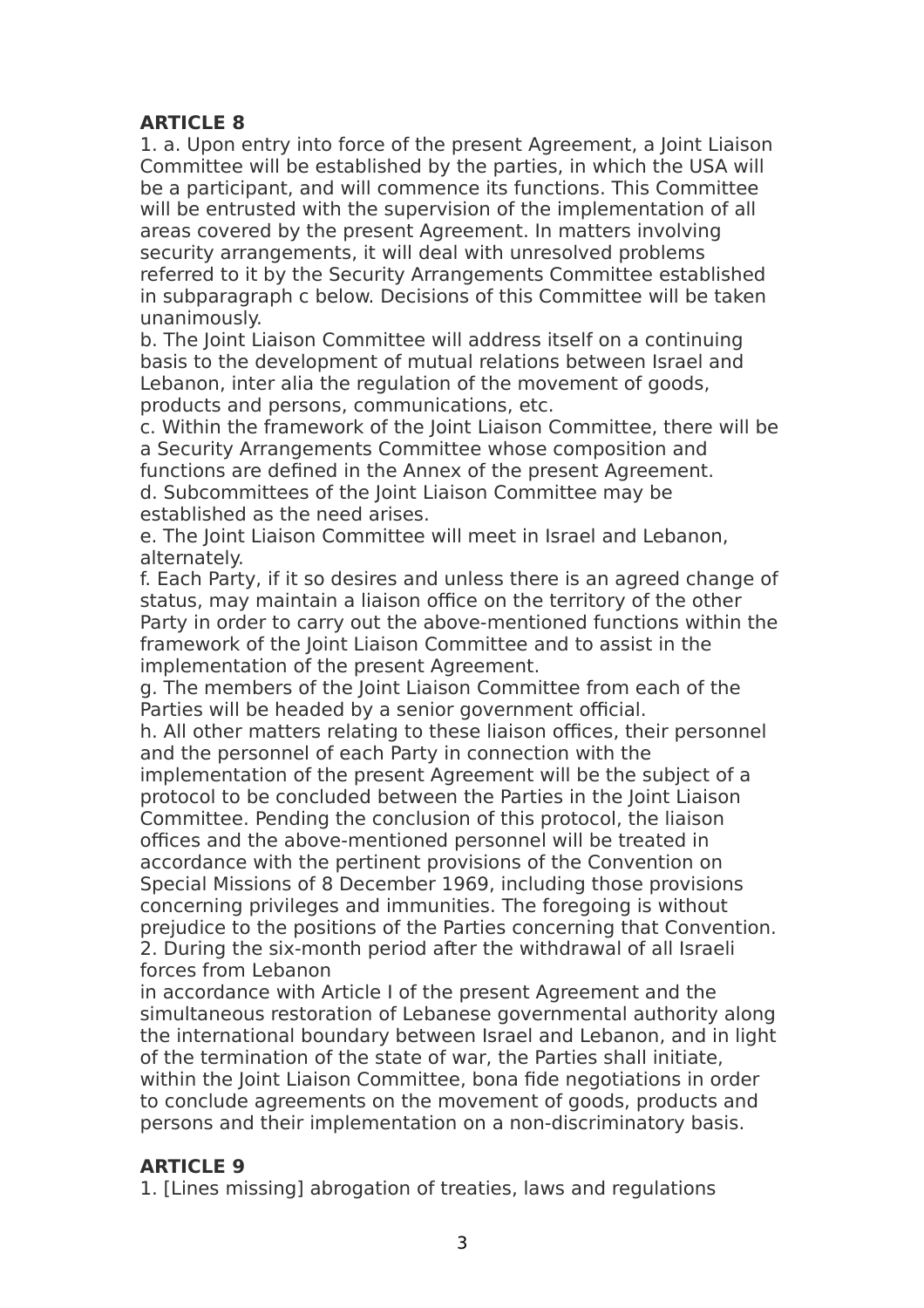deemed in conflict with the present Agreement, subject to and in conformity with its constitutional procedures.

2. The Parties undertake not to apply existing obligations, enter into any obligations, or adopt laws or regulations in conflict with the present Agreement.

### **ARTICLE 10**

1. The present Agreement shall be ratified by both Parties in conformity with their respective constitutional procedures. It shall enter into force on the exchange of the instruments of ratification and shall supersede the previous agreements between Israel and Lebanon.

2. To Annex, the Appendix and the Map attached thereto, and the Agreed Minutes to the present Agreement shall be considered integral parts thereof.

3. The present Agreement may be modified, amended, or superseded by mutual agreement of the Parties.

### **ARTICLE 11**

1. Disputes between the Parties arising out of the interpretation or application of the present Agreement will be settled by negotiation in the Joint Liaison Committee. Any dispute of this character not so resolved shall be submitted to conciliation and, if unresolved, thereafter to an agreed procedure for a definitive resolution.

2. Notwithstanding the provisions of paragraph 1, disputes arising out of the interpretation or application of the Annex shall be resolved in the framework of the Security Arrangements Committee and, if unresolved, shall thereafter, at the request of either Party, be referred to the Joint Liaison Committee for resolution through negotiation.

### **ARTICLE 12**

The present Agreement shall be communicated to the Secretariat of the United

Nations for registration in conformity with the provisions of Article 102 of the Charter of the United Nations.

Done at Kiryat Shmona and Khaldeh this seventeenth day of May, 1983, in

triplicate in four authentic texts in the Hebrew, Arabic, English, and French languages. In case of any divergence of interpretation, the English and French texts will be equally authoritative.

For the Government of the State of Israel For the Government of Republic of Lebanon Witnessed by:

For the Government of the United States of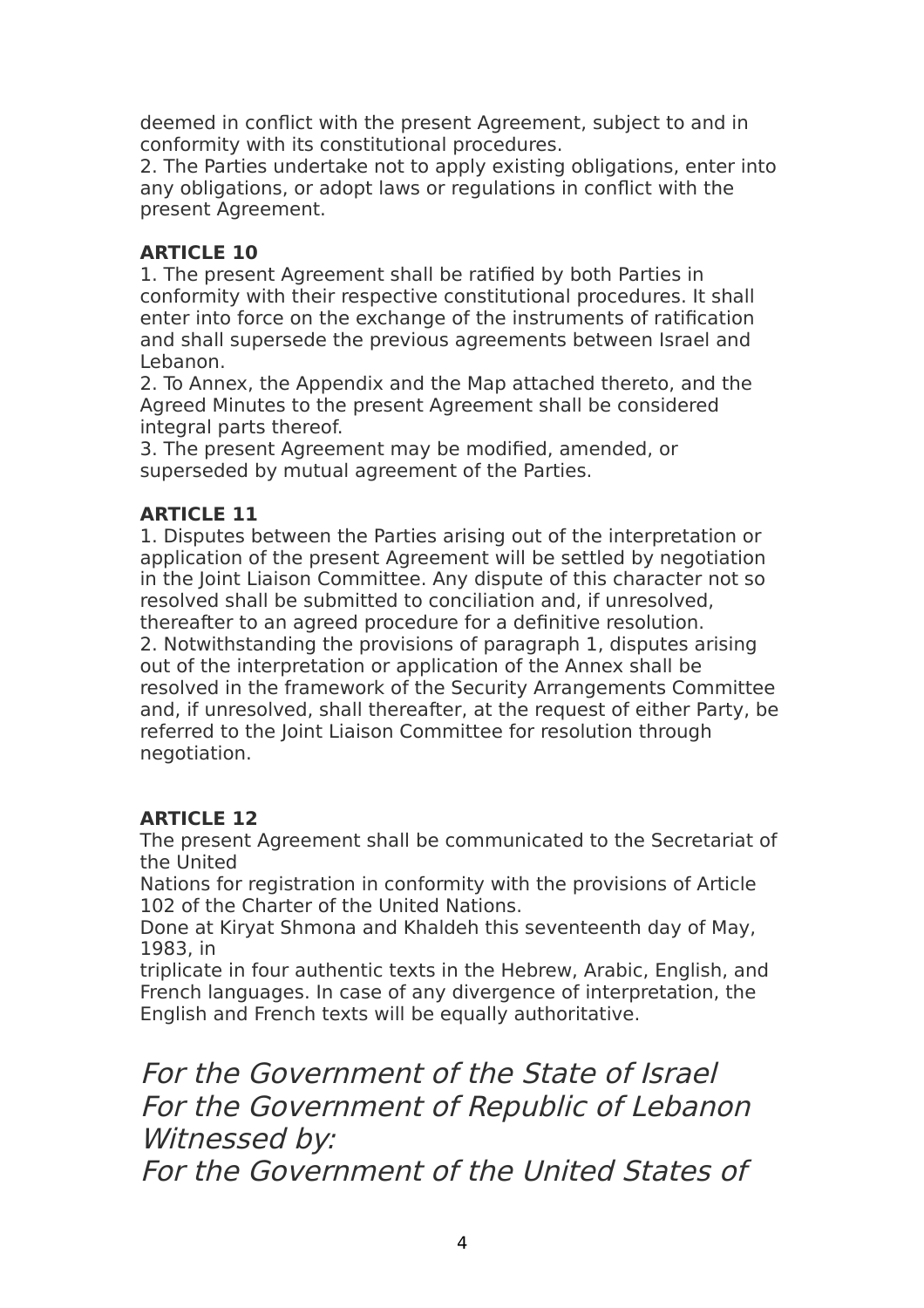### America

#### **ANNEX SECURITY ARRANGEMENTS**

1. Security Region

a. A Security Region in which the Government of Lebanon undertakes to implement the security arrangements agreed upon in this Annex is hereby established.

b. The Security Region is bounded, as delineated on the Map attached to this Annex, in the north by a line constituting "Line A", and in the south and east by the Lebanese international boundary. 2. Security Arrangements

The Lebanese authorities will enforce special security measures aimed at detecting and preventing hostile activities as well as the introduction into or movement through the Security Region of unauthorized armed men or military equipment.

The following security arrangements will apply equally throughout the Security Region except as noted:

a. The Lebanese Army, Lebanese Police, Lebanese Internal Security Forces, and the Lebanese Auxiliary Force (ANSAR), organized under the full authority of the Government of Lebanon, are the only organized armed forces and elements permitted in the Security Region except as designated elsewhere in this Annex. The Security Arrangements Committee may approve the stationing in the Security Region of other official Lebanese armed elements similar to ANSAR.

b. Lebanese Police, Lebanese Internal Security Forces, and ANSAR may be stationed in the Security Region without restrictions as to their numbers. These forces and elements will be equipped only with personal and light automatic weapons and, for the Internal Security Forces, armored scout or commando cars as listed in the Appendix.

c. Two Lebanese Army brigades may be stationed in the Security Region. One will be the Lebanese Army Territorial Brigade stationed in the area extending from the Israeli-Lebanese boundary to "Line B" delineated on the attached Map. The other will be a regular Lebanese Army brigade stationed in the area extending from "Line B" to "Line A". These brigades may carry their organic weapons and equipment listed in the Appendix. Additional units equipped in accordance with the Appendix may be deployed in the Security Region for training purposes, including the training of conscripts, or, in the case of operational emergency situations, following coordination in accordance with procedures to be established by the Security Arrangements Committee.

d. The existing local units will be integrated as such into the Lebanese Army, in conformity with Lebanese Army regulations. The existing local civil guard shall be integrated into ANSAR and accorded a proper status under Lebanese law to enable it to continue guarding the villages in the Security Region. The process of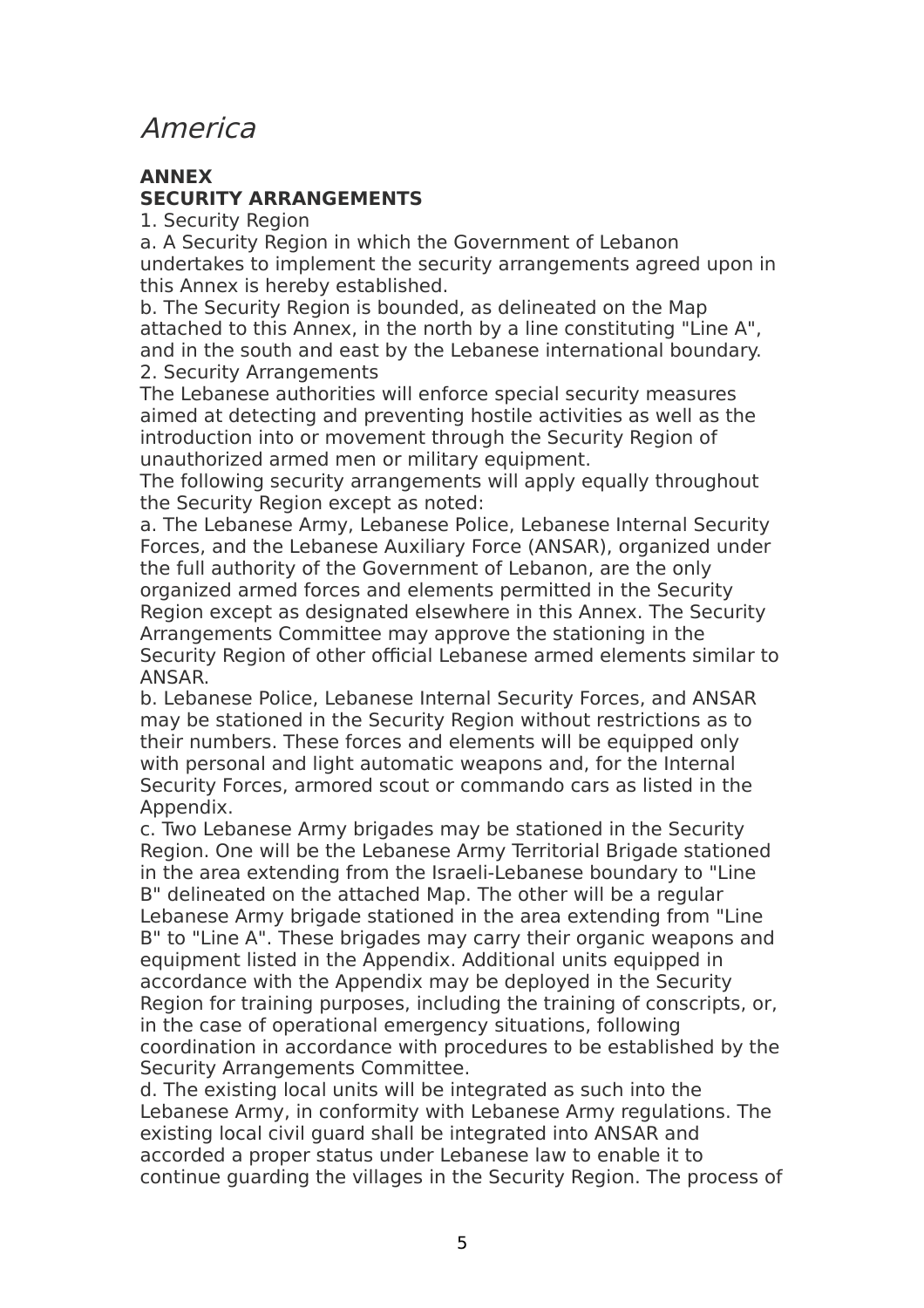extending Lebanese authority over these units and civil guard, under the supervision of the Security Arrangements Committee, shall start immediately after the entry into force of the present Agreement and shall terminate prior to the completion of the Israeli withdrawal from Lebanon.

e. Within the Security Region, Lebanese Army units may maintain their organic anti-aircraft weapons as specified in the Appendix. Outside the Security Region, Lebanon may deploy personal, low, and medium altitude air defense missiles. After a period of three years from the date of entry into force of the present Agreement, the provision concerning the area outside the Security Region may be reviewed by the Security Arrangements Committee at the request of either Party.

f. Military electronic equipment in the Security Region will be as specified in the Appendix. Deployment of ground radars within ten kilometers of the Israeli-Lebanese boundary should be approved by the Security Arrangements Committee. Ground radars throughout the Security Region will be deployed so that their sector of search does not cross the Israeli-Lebanese boundary. This provision does not apply to civil aviation or air traffic control radars.

g. The provision mentioned in paragraph e. applies also to antiaircraft missiles on Lebanese Navy vessels. In the Security Region, Lebanon may deploy naval elements and establish and maintain naval bases or other shore installations required to accomplish the naval mission. The coastal installations in the Security Region will be as specified in the Appendix.

h. In order to avoid accidents due to misidentification, the Lebanese military authorities will give advance notice of all flights of any kind over the Security Region according to procedures to be determined by the Security Arrangements Committee. Approval of these flights is not required.

i. (1) The forces, weapons and military equipment which may be stationed, stocked, introduced into, or transported through the Security Region are only those mentioned in this Annex and its Appendix.

(2) No infrastructure, auxiliary installations, or equipment capable of assisting the activation of weapons that are not permitted by this Annex or its Appendix shall be maintained or established in the Security Region. (3) These provisions also apply whenever a clause of this Annex relates to areas outside the Security Region.

3. Security Arrangements Committee

a. Within the framework of the Joint Liaison Committee, a Security Arrangements Committee will be established.

b. The Security Arrangements Committee will be composed of an equal number of Israeli and Lebanese representatives, headed by senior officers. A representative of the United States of America will participate in meetings of the Committee at the request of either Party. Decisions of the Security Arrangements Committee will be reached by agreement of the Parties.

c. The Security Arrangements Committee shall supervise the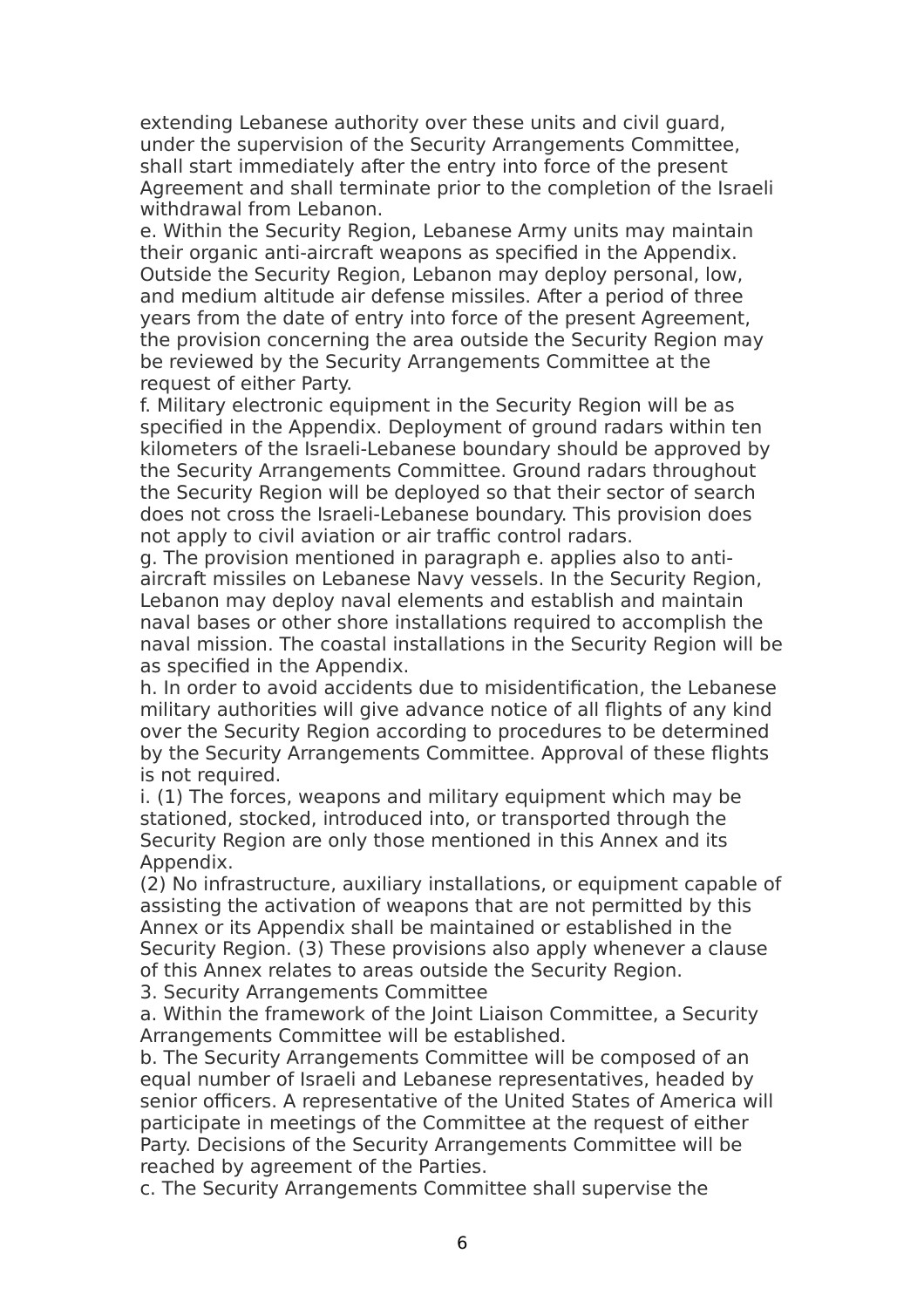implementation of the security arrangements in the present Agreement and this Annex and the timetable and modalities, as well as all other aspects relating to withdrawals described in the present Agreements and this Annex. To this end, and by agreement of the Parties, it will:

(1) Supervise the implementation of the undertakings of the Parties under the present Agreement and this Annex.

(2) Establish and operate Joint Supervisory Teams as detailed below. (3) Address and seek to resolve any problems arising out of the implementation of the security arrangements in the present Agreement and this Annex and discuss any violation reported by the Joint Supervisory Teams or any complaint concerning a violation submitted by one of the Parties.

d. The Security Arrangements Committee shall deal with any complaint submitted to it not later than 24 hours after submission. e. Meetings of the Security Arrangements Committee shall be held at least once every two weeks in Israel and in Lebanon, alternately. In the event that either Party requests a special meeting, it will be convened within 24 hours. The first meeting will be held within 48 hours after the date of entry into force of the present Agreement. f. Joint Supervisory Teams

(1) The Security Arrangements Committee will establish Joint Supervisory Teams (Israel-Lebanon) subordinate to it and composed of an equal number of representatives from each Party.

(2) The teams will conduct regular verification of the implementation of the provisions of the security arrangements in the Agreement and this Annex. The teams shall report immediately any confirmed violations to the Security Arrangements Committee and ascertain that violations have been rectified.

(3) The Security Arrangements Committee shall assign a Joint Supervisory Team, when requested, to check border security arrangements on the Israeli side of the international boundary in accord with Article 4 of the present Agreement.

(4) The teams will enjoy freedom of movement in the air, sea, and land as necessary for the performance of their tasks within the Security Region.

(5) The Security Arrangements Committee will determine all administrative and technical arrangements concerning the functioning of the teams including their working procedures, their number, their meaning, their armament, and their equipment. (6) Upon submission of a report to the Security Arrangements Committee or upon confirmation of a complaint of either Party by the teams, the respective Party shall immediately, and in any case not later than 24 hours from the report or the confirmation, rectify the violation. The Party shall immediately notify the Security Arrangements Committee of the rectification. Upon receiving the notification, the teams will ascertain that the violation has been rectified.

(7) The Joint Supervisory Teams shall be subject to termination upon 90 days notice by either Party given at any time after two years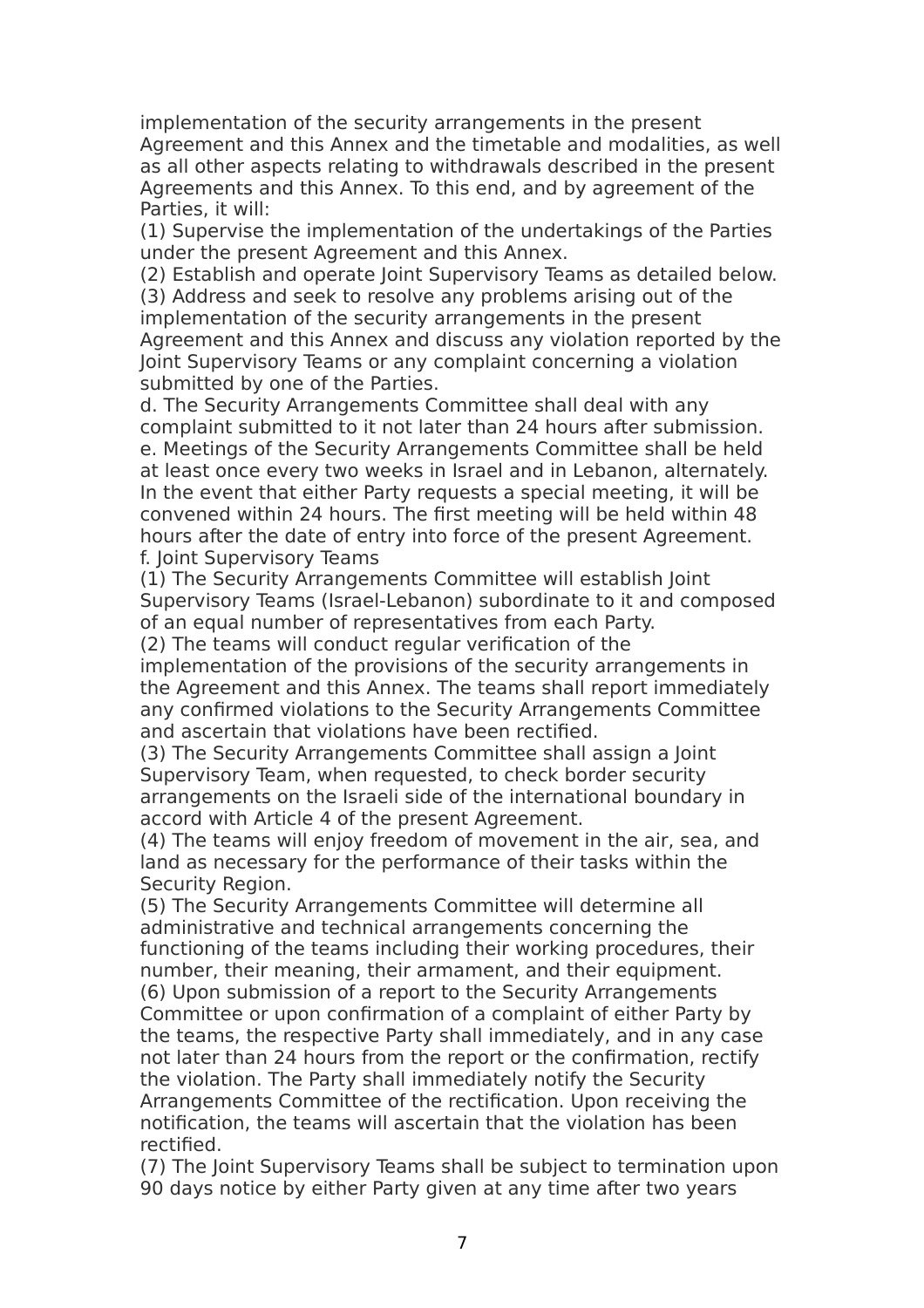from the date of entry into force of the present Agreement. Alternative verification arrangements shall be established in advance of such termination through the Joint Liaison Committee. Notwithstanding the foregoing, the Joint Liaison Committee may determine at any time that there is no further need for such arrangements.

g. The Security Arrangements Committee will ensure that practical and rapid contacts between the two Parties are established along the boundary to prevent incidents and facilitate coordination between the forces on the terrain.

4. It is understood that the Government of Lebanon may request appropriate action in the United Nations Security Council for one unit of the United Nations Interim forces in Lebanon (UNIFIL) to be stationed in the Sidon area. The presence of this unit will lend support to the Government of Lebanon and the Lebanese Armed Forces in asserting governmental authority and protection in the Palestinian refugee camp areas. For a period of 12 months, the unit in the Sidon area may send teams to the Palestinian refugee camp areas in the vicinity of Sidon and Tyre to surveil and observe, if requested by the Government of Lebanon, following notification to the Security Arrangements Committee. Police and security functions shall remain the sole responsibility of the Government of Lebanon, which shall ensure that the provisions of the present Agreement shall be fully implemented in these areas.

5. Three months after completion of the withdrawal of all Israeli forces from Lebanon, the Security Arrangements Committee will conduct a full-scale review of the adequacy of the security arrangements delineated in this Annex in order to improve them. 6. Withdrawal of Israeli Forces

a. Within 8 to 12 weeks of the entry into force of the present Agreement, all Israeli forces will have been withdrawn from Lebanon. This is consistent with the objective of Lebanon that all external forces withdraw from Lebanon.

b. The Israel Defense Forces and the Lebanese Armed Forces will maintain continuous liaison during the withdrawal and will exchange all necessary information through the Security Arrangements Committee. The Israel Defense Forces will cooperate during the withdrawal in order to facilitate the reassertion of the authority of the Government of Lebanon as the Israeli armed forces withdraw.

#### **APPENDIX**

In accordance with the provisions of the Annex, the Lebanese Armed Forces may carry, introduce, station, stock, or transport through the Security Region all weapons and equipment organic to each standard Lebanese Armed Force brigade. Individual and crew-served weapons, including light automatic weapons normally found in a mechanized infantry unit, are not prohibited by this Appendix. 1. Weapon systems listed below presently organic to each brigade in the Security Region are authorized in the number shown: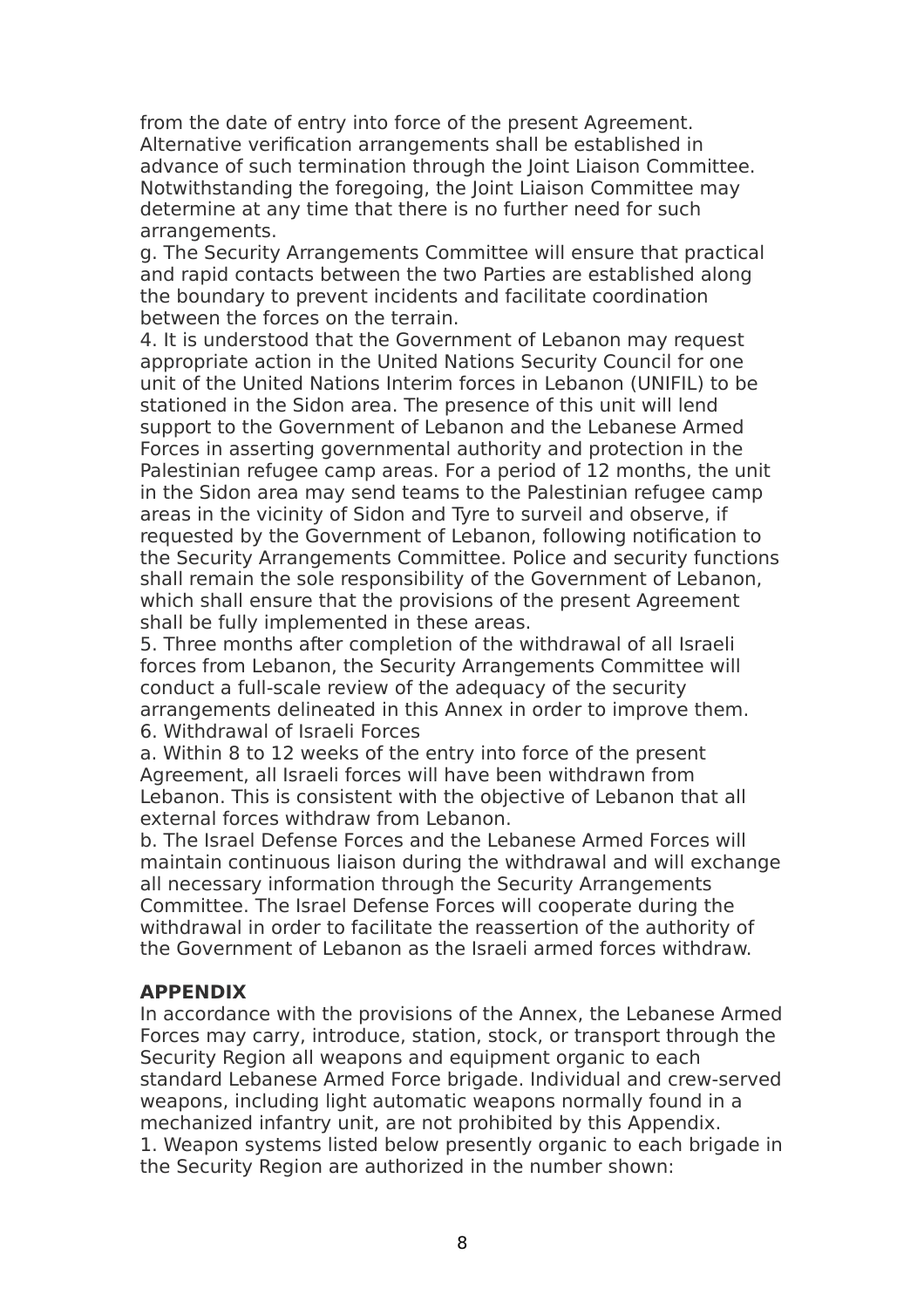**Tanks** 

- 40 tanks

- 4 medium tracked recovery vehicles Armored Cars

- 10 AML-90/Saladin/etc.

Armored Personnel Carriers

- 127 M I 13A I/ VCC-L, plus 44 M 113 family vehicles

Artillery/ Mortars

- 18 155MM towed howitzers (also

105MM/122MM)

- 12 120MM mortars

- 27 81MM mortars (mounted on M-125

tracked mortar carriers)

Anti-tank Weapons

- 112 RPG

- 30 anti-tank weapons (106MM recoilless rifle/ TOW/ MILAN)

Air Defense Weapons

- 12 40MM or less guns (not radar-guided)

2. Brigade Communications Equipment:

- 482 AN/ GRC-160
- 74 AN/VRC-46
- 16 AN/VRC-47
- 9 AN/VRC-49
- 43 GRA-39
- 539 TA-312
- 27 SB-22
- 8 SB-993
- 4 AM/GRC-106

3. Brigade Surveillance Equipment:

- Mortar locating radars
- Artillery locating radars
- Ground surveillance radars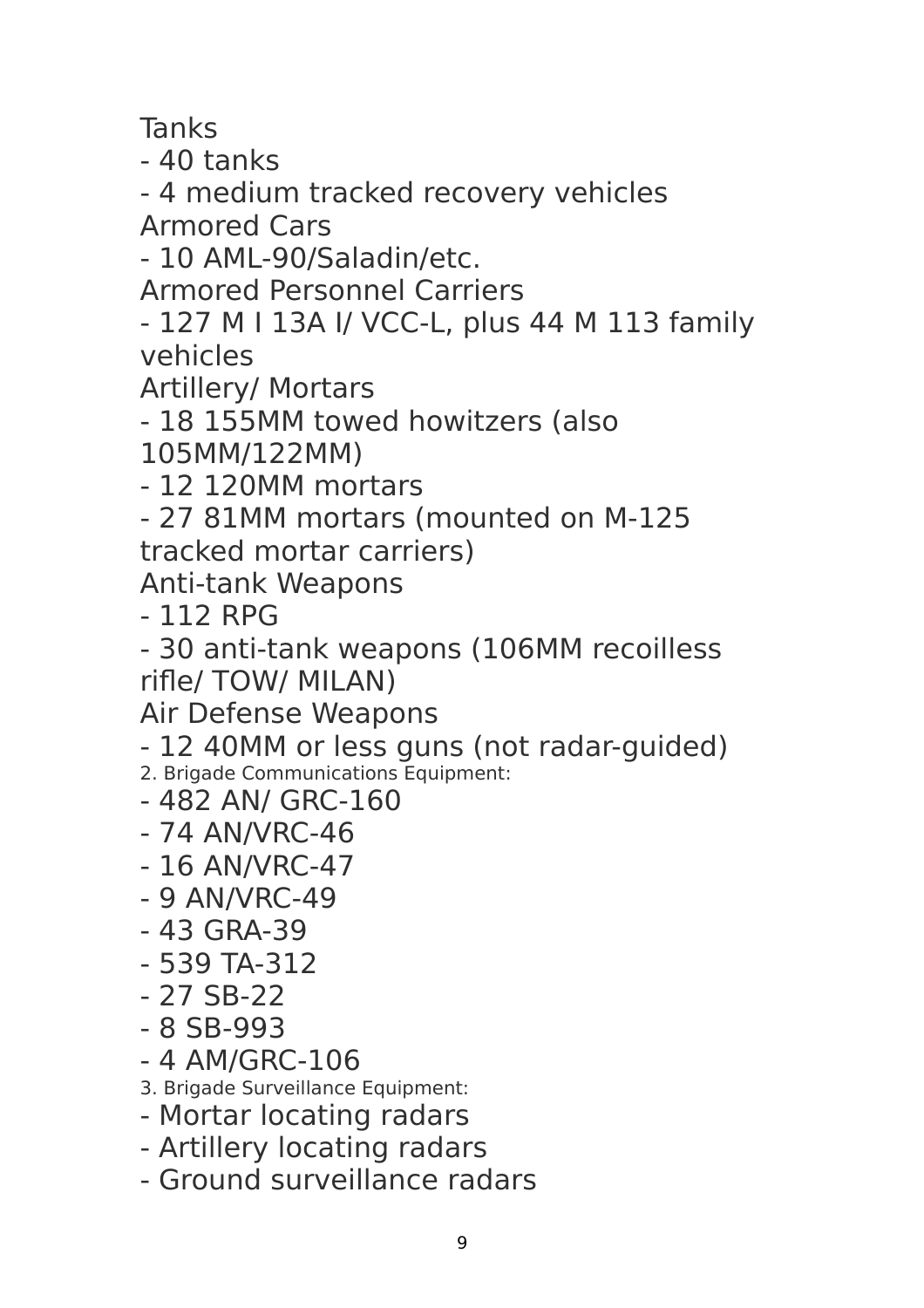- Night observation devices

## - Unattended ground sensors

4. In accordance with the provisions of the Annex, armored vehicles for the Internal Security Forces will be as follows:

### - 24 armored wheeled vehicles with guns up to 40MM

5. In accordance with the provisions of the Annex, there will be no limitations on the coastal installations in the Security Region, except on the following four categories:

- Coastal sea surveillance radars: 5

- Coastal defense guns: 15 50MM or less

- Coastal air defense guns: 15 40MM or less

(not radar-guided)

- Shore-to-sea missiles: None

6. The Lebanese Army Infantry Brigade and Territorial Brigade in the Security Region are each organized as follows:

1 Brigade

**Headquarters** 

| and Headquarters<br>Company | Off:<br>14   | Enl:<br>173 |  |
|-----------------------------|--------------|-------------|--|
| 3 Infantry                  | Off:         | Enl:        |  |
| <b>Battalions</b>           | 31 ea 654 ea |             |  |
|                             |              |             |  |
|                             | Off.         | Enl:        |  |
| 1 Artillery Battalion 39    |              | 672         |  |
| 1 Tank Battalion            |              |             |  |
| 3 Tanks                     |              |             |  |
| 1 Reconnaissance            | Off:         | Enl:        |  |
| Company                     | 37           | 579         |  |
| 1 Logistics                 | Off:         | Enl:        |  |
| <b>Battalion</b>            | 26           | 344         |  |
| 1 Engineer                  |              | Enl:        |  |
| Company                     | Off. 6 125   |             |  |
| 1 Anti-Tank                 |              | Enl:        |  |
| Company                     | Off: 4 117   |             |  |
| 1 Anti-Air Artillery        |              | Enl:        |  |
| Company                     | Off: 4 146   |             |  |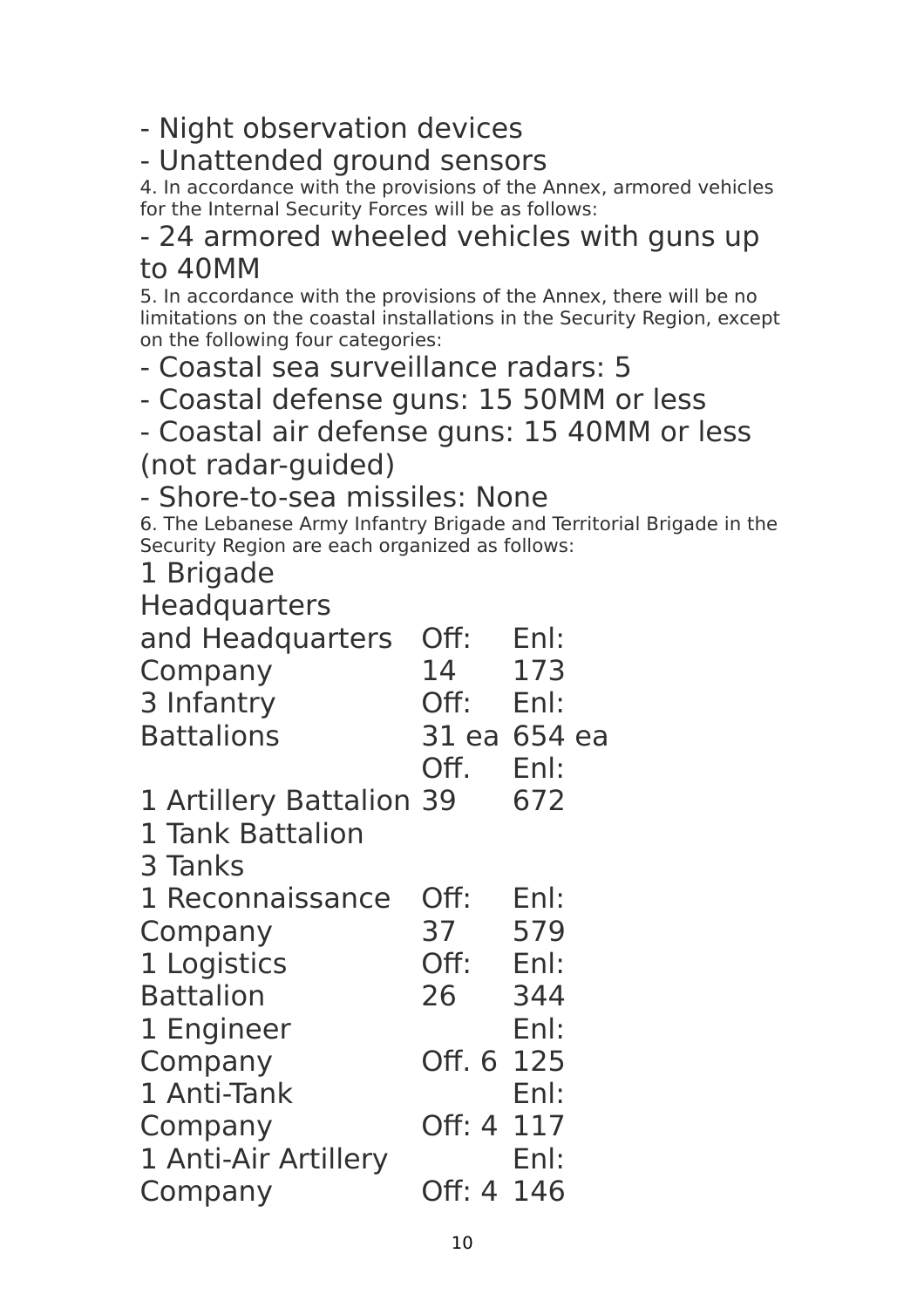### **Total: 4,341 Off: Enl: 223 4,118** Off: = Officers; Enl: = Enlisted men.

### **AGREED MINUTES**

## **ART. 4.4**

Lebanon affirms that Lebanese law includes all measures necessary to ensure implementation of this paragraph. ART.6 Without prejudice to the provisions of the Annex regarding the Security Region, it is agreed that non-combat military aircraft of a foreign state on nonmilitary missions shall not be considered military equipment.

## **ART. 6**

It is agreed that, in the event of disagreement as to whether a particular state is "hostile" for purposes of Article 6 of the Agreement, the prohibitions of Article 6 shall be applied to any state which does not maintain diplomatic relations with both Parties.

# **ART. 8.1.b**

It is agreed that, at the request of either Party, the Joint Liaison Committee shall begin to examine the question of claims by citizens of either Party on properties in the territory of the other Party.

# **ART. 8.1.h**

It is understood that each Party will certify to the other if one of its personnel was on official duty or performing official functions at any given time

## **ART. 8.2**

It is agreed that the negotiations will be concluded as soon as possible.

## **ART. 9**

It is understood that this provision shall apply mutatis mutandis to agreements concluded by the Parties pursuant to Article 8, paragraph 2.

# **ART. 11**

It is agreed that both parties will request the United States of America to promote the expeditious resolution of disputes arising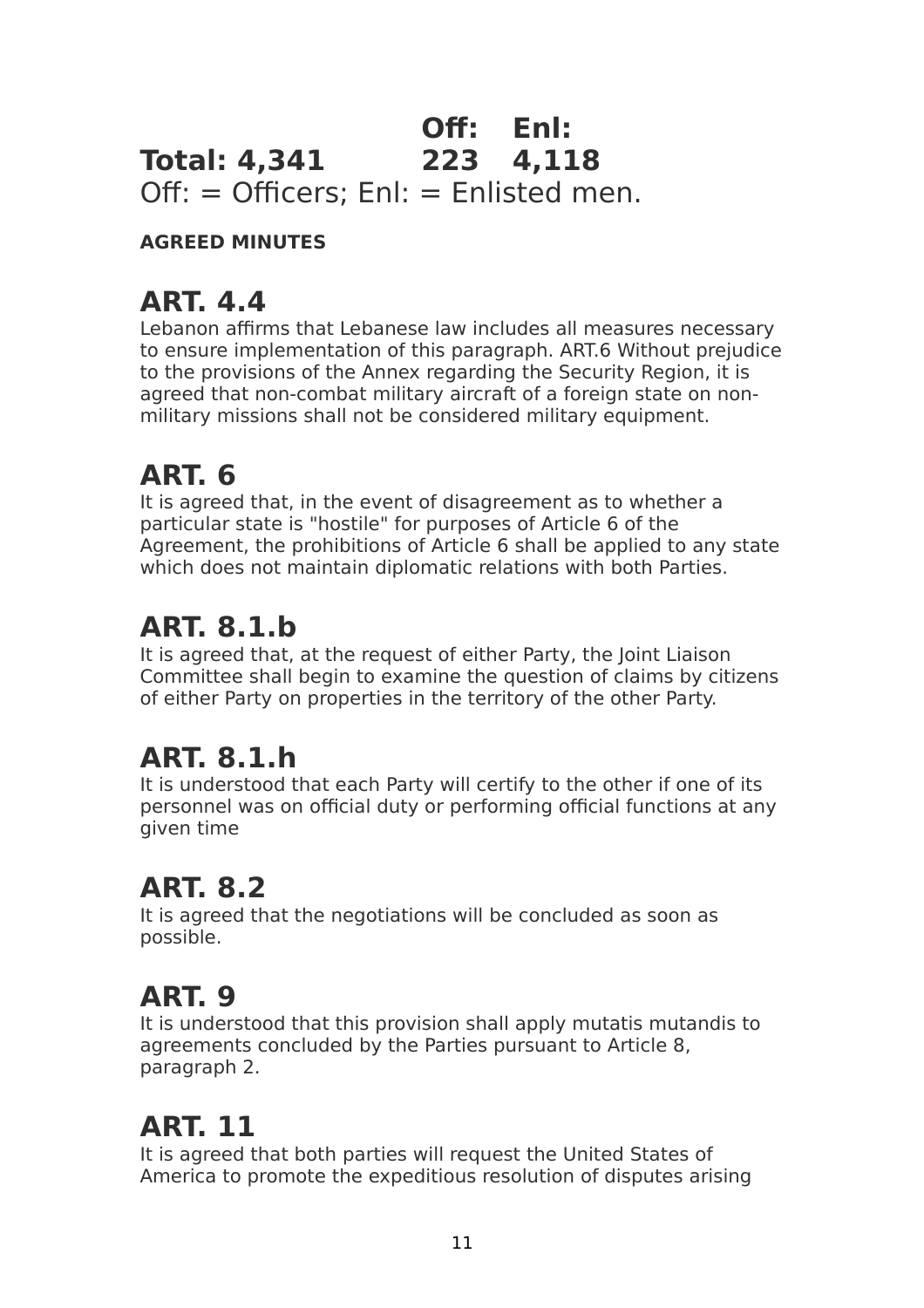out of the interpretation or application of the present Agreement.

# **ART. 11**

It is agreed that the phrase "an agreed procedure for a definite resolution" means an agreed third-party mechanism which will produce a resolution of the dispute which is binding on the Parties.

# **ANNEX PARA 1.b**

It is agreed that, in the portion of Jabal Baruk shown on the map attachment to the Annex, only civilian telecommunications installations, such as television facilities and radars for air traffic control purposes, may be emplaced. The restrictions on weapons and military equipment that are detailed in the Appendix to the Annex will also apply in that area.

# **ANNEX PARA 2.d**

The Government of Lebanon affirms its decision that the Territorial Brigade established on April 6, 1983, mentioned in subparagraph c, will encompass the existing local units which had been formed into a near brigade-sized unit, along with Lebanese Army personnel from among the inhabitants of the Security Region, in conformity with Lebanese Army regulations. This brigade will be in charge of security in the area extending from the Israeli-Lebanese boundary to "Line B" delineated on the map attachment to the Annex. All the Lebanese Armed Forces and elements in this area, including the Lebanese Police, Lebanese Internal Security Forces and ANSAR, will be subordinated to the brigade commander. The organization of the existing local units will be adapted, under the supervision of the Security Arrangements Committee, in conformity with the Table of Organization for the Territorial Brigade as shown in the Appendix.

## **ANNEX PARA 2.g**

1. An area extending from:

33 degrees 15 minutes N 35 degrees 12.6 minutes E; to

33 degrees 05.5 minutes N 35 degrees 06.1 minutes E; to

33 degrees 15 minutes N 35 degrees 08.2 minutes E; to

33 degrees 05.5 minutes N 35 degrees 01.4 minutes E;

which is at present closed for civil navigation, will be maintained by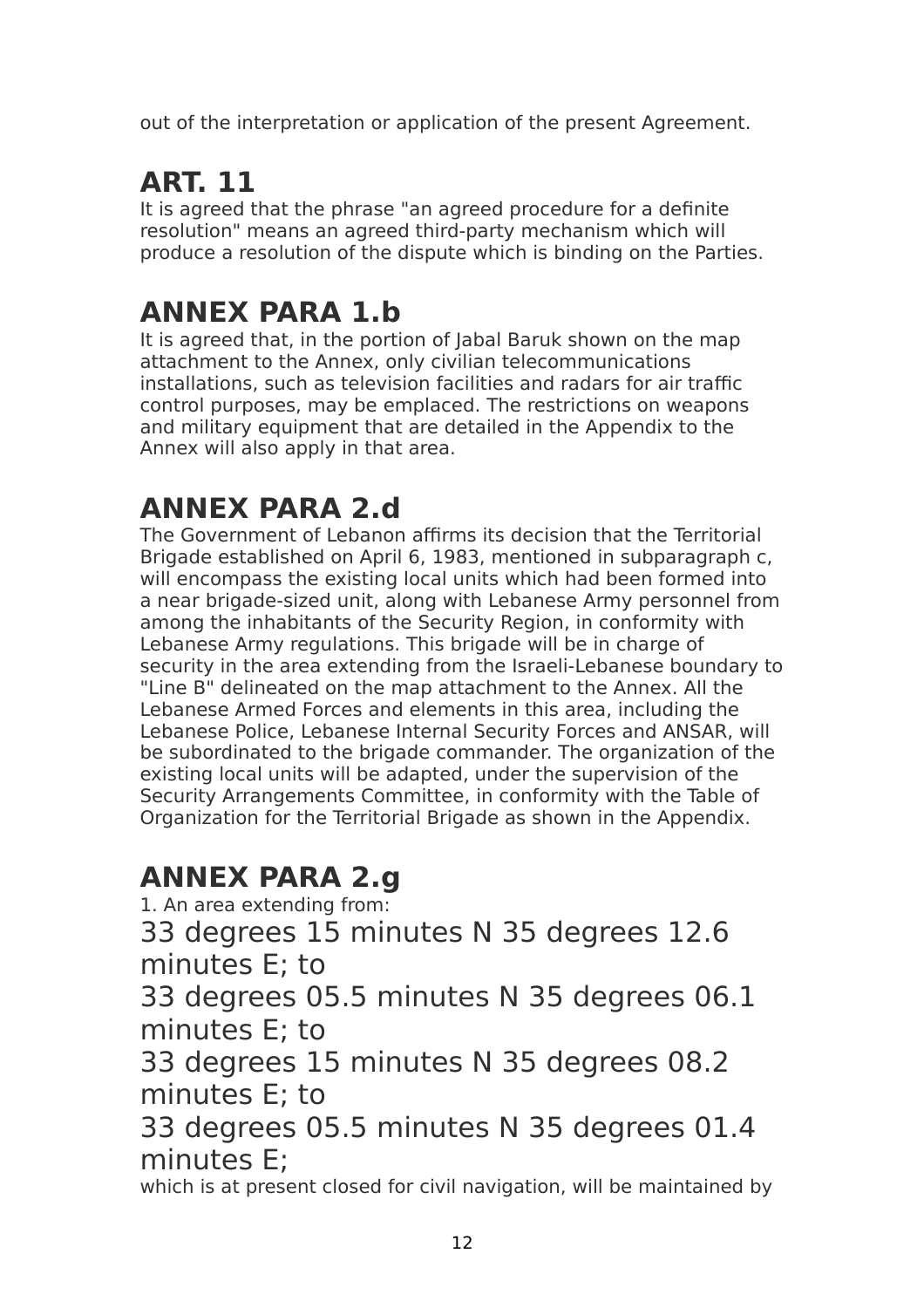Lebanon.

2. In order to prevent incidents, there will be continuous communications between the southern command of the Lebanese Navy and the Israeli Navy in order to exchange information concerning suspected vessels. The procedures for the abovementioned exchange of information will be established by the Security Arrangements Committee.

3. The Lebanese Navy will act promptly in order to ascertain the identity of such suspected vessels. In emergency cases, there will be direct communications between vessels.

## **ANNEX PARA 3.f**

1. The Joint Supervisory Teams will carry out their functions in recognition of the fact that the responsibility for military, police, and other control operations rests with the Lebanese Armed Forces, police, and other authorized Lebanese organizations, and not with the teams.

2. If the Joint Supervisory Teams uncover evidence of a violation or a potential violation, they will contact the proper Lebanese authorities through the Security Arrangements Supervision Centers created pursuant to the Agreed Minute to paragraph 3.f(5) of the Annex, in order to assure that Lebanese authorities take appropriate neutralizing and preventive action in a timely way. They will ascertain that the action taken rectified the violation and will report the results to the Security Arrangements Committee.

3. The Joint Supervisory Teams will commence limited activities as early as possible following the coming into force of the Agreement for the purpose of monitoring the implementation of the Israel Defense Forces withdrawal arrangements. Their other supervisory and verification activities authorized in the Annex will commence with the final withdrawal of the Israeli armed forces.

4. Joint Supervisory Teams will conduct daily verifications if necessary during day and night. Verifications will be carried out on the ground, at sea, and in the air.

5. Each Joint Supervisory Team will be commanded by a Lebanese officer, who will recognize the joint nature of the team when making decisions in unforseen situations, during the conduct of the verification mission.

6. While on a mission, the Joint Supervisory Team leader at his discretion could react to any unforseen situation which could require immediate action. The team leader will report any such situation and the action taken to the Security Arrangements Supervision Center.

7. The Joint Supervisory Teams will not use force except in self defense.

8. The Security Arrangements Committee will decide inter alia on the pattern of activity of the Joint Supervisory Teams, their weaponry and equipment, their mode of transport, and the areas in which the teams will operate on the basis of the rule of reason and